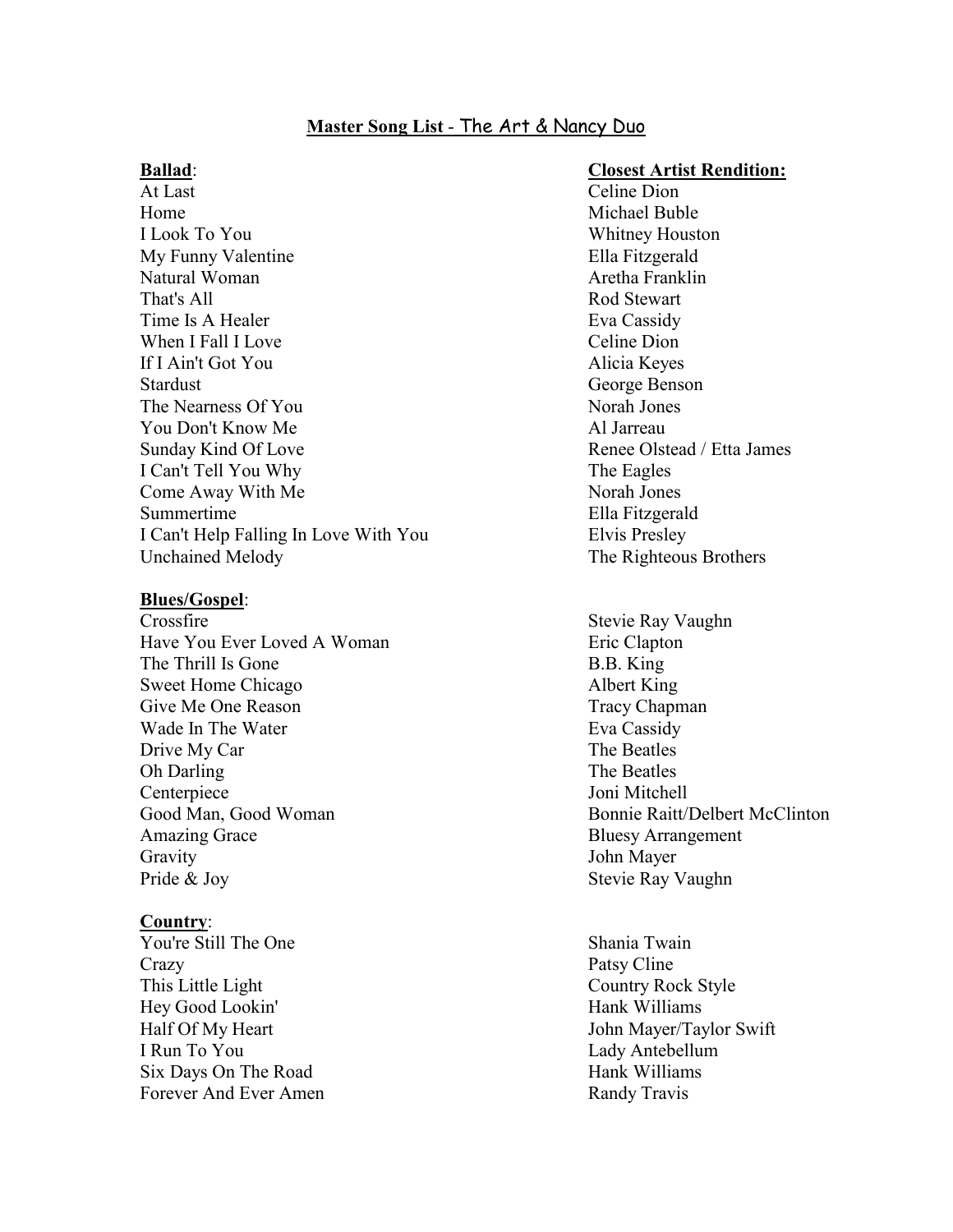Leaning On The Everlasting Arms The Martins Walkin' After Midnight Patsy Cline Country Comfort Keith Urban I Fall To Pieces Patsy Cline Choo Choo Cha Boogie Asleep At The Wheel Wagon Wheel Darius Rucker

## **Latin**:

A Reason To Sing Contact Contact Contact Contact Contact Contact Contact Contact Contact Contact Contact Contact Contact Contact Contact Contact Contact Contact Contact Contact Contact Contact Contact Contact Contact Conta Come Rain Or Come Shine Diana Krall The Look Of Love Sergio Mendes You Are The Sunshine Of My Life Stevie Wonder Glorious Martha Munizzi One-Note Samba Sergio Mendes Agua de Beber Astrud Gilberto Sway Michael Buble Quiet Nights Queen Latipha

## **Pop**:

Crazy Love Michael Buble Everything Michael Buble Get Here **Oleta Adams** Hallelujah Ray Charles In My Life The Beatles A Love That Lasts Renee Olstead Have I Told You Lately That I Love You Rod Stewart I Only Have Eyes For You Art Garfunkel My Guy Mary Wells How Sweet It Is (To Be Loved By You) Michael Buble The Way You Do The Things You Do The Temptations Runaway Bonnie Raitt Signed Sealed Delivered Stevie Wonder I Wish Stevie Wonder Knocks Me Off My Feet Stevie Wonder Don't You Worry 'Bout A Thing Stevie Wonder People Get Ready Eva Cassidy Put Your Records On Corrine Bailey-Rae Smoke Gets In Your Eyes Patti Austin Somewhere Over The Rainbow Eva Cassidy That'll Be The Day Linda Ronstandt Ain't Too Proud To Beg The Temptations What A Wonderful World Louis Armstrong Thing Called Love Bonnie Raitt Johnny B. Goode Chuck Berry Same Ole Love **Anita Baker** Fallin' For You Colbie Callait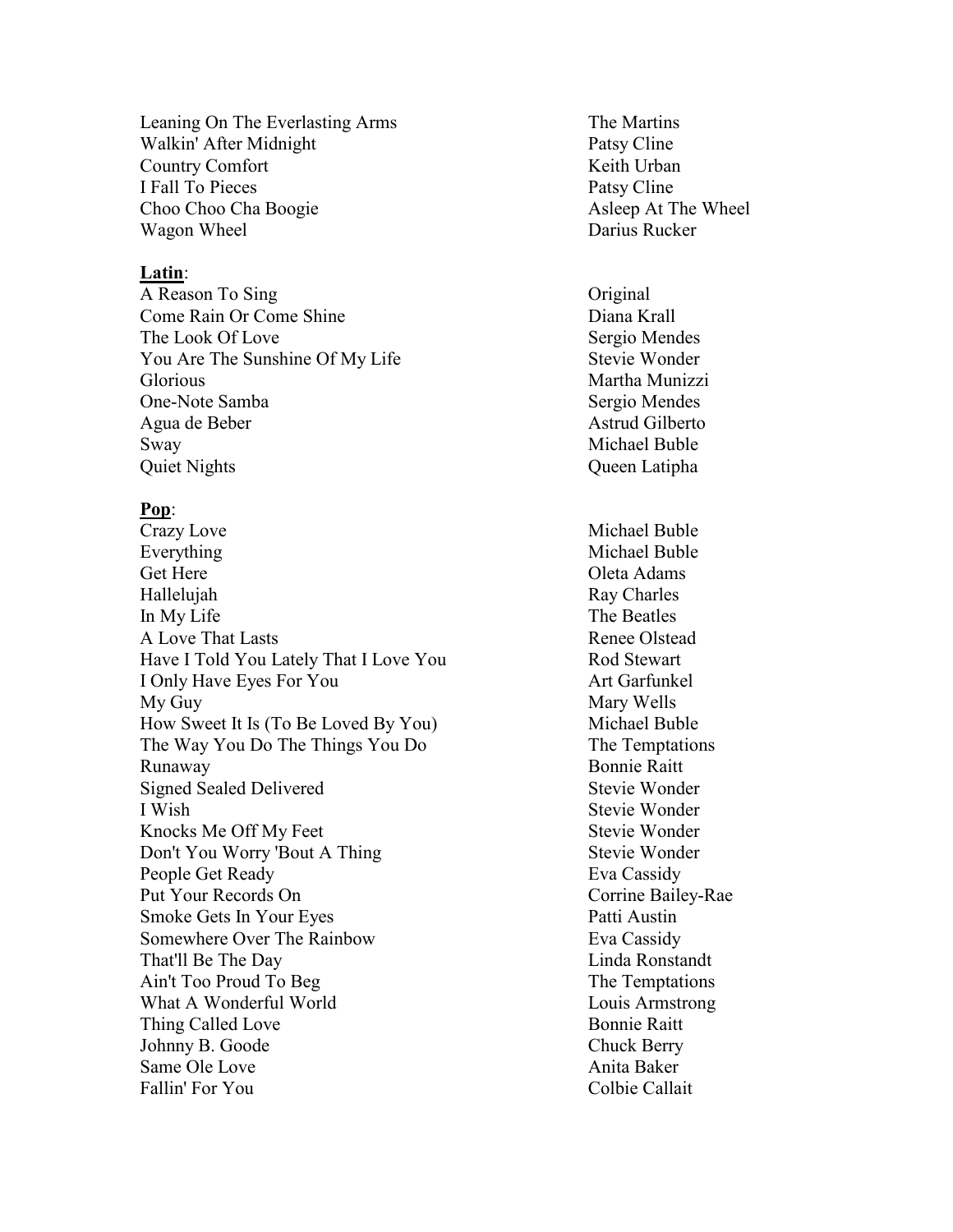If You Love Somebody Sting Make You Feel My Love **Adele** Adele Lovesong Adele Never Can Say Goodbye Jackson 5 Don't Know Why Norah Jones Cold, Cold Heart Norah Jones In My Life The Beatles Daughters John Mayer Twist & Shout The Beatles My Cherie Amour Stevie Wonder Shake, Rattle & Roll Bill Haley & The Comets

#### **Jazz/Swing**:

All Of Me George Benson Almost Like Being In Love Natalie Cole All The Things You Are Ella Fitzgerald Night & Day Tony Bennet You'd Be So Easy To Love Ella Fitzgerald Falling In Love With Love Sarah Vaughn Love Walked In Diane Schurr They Can't Take That Way From Me Diana Krall Our Love Is Here To Stay Natalie Cole It Had To Be You Rod Stewart More Diana Krall My Romance Tony Bennet Deed I Do Diane Schurr Route 66 Natalie Cole This Can't Be Love Natalie Cole L-O-V-E Natalie Cole Orange-Colored Sky Natalie Cole Time After Time **Frank Sinatra** Fly Me To The Moon Frank Sinatra The Way You Look Tonight Frank Sinatra I've Got The World On A String Frank Sinatra Come Fly With Me Frank Sinatra Summer Wind Frank Sinatra Smile Take 6 Straighten Up & Fly Right Natalie Cole The More I See You **Michael Buble** There Will Never Be Another You Michael Buble Jump, Jive & Wail Brian Setzer Crazy Little Thing Called Love Michael Buble I Can't Give You Anything But Love Diana Krall It Don't Mean A Thing (If It Ain't Got That Swing) Duke Ellington Cheek To Cheek **Eva Cassidy** Walk Between The Raindrops Donald Fagen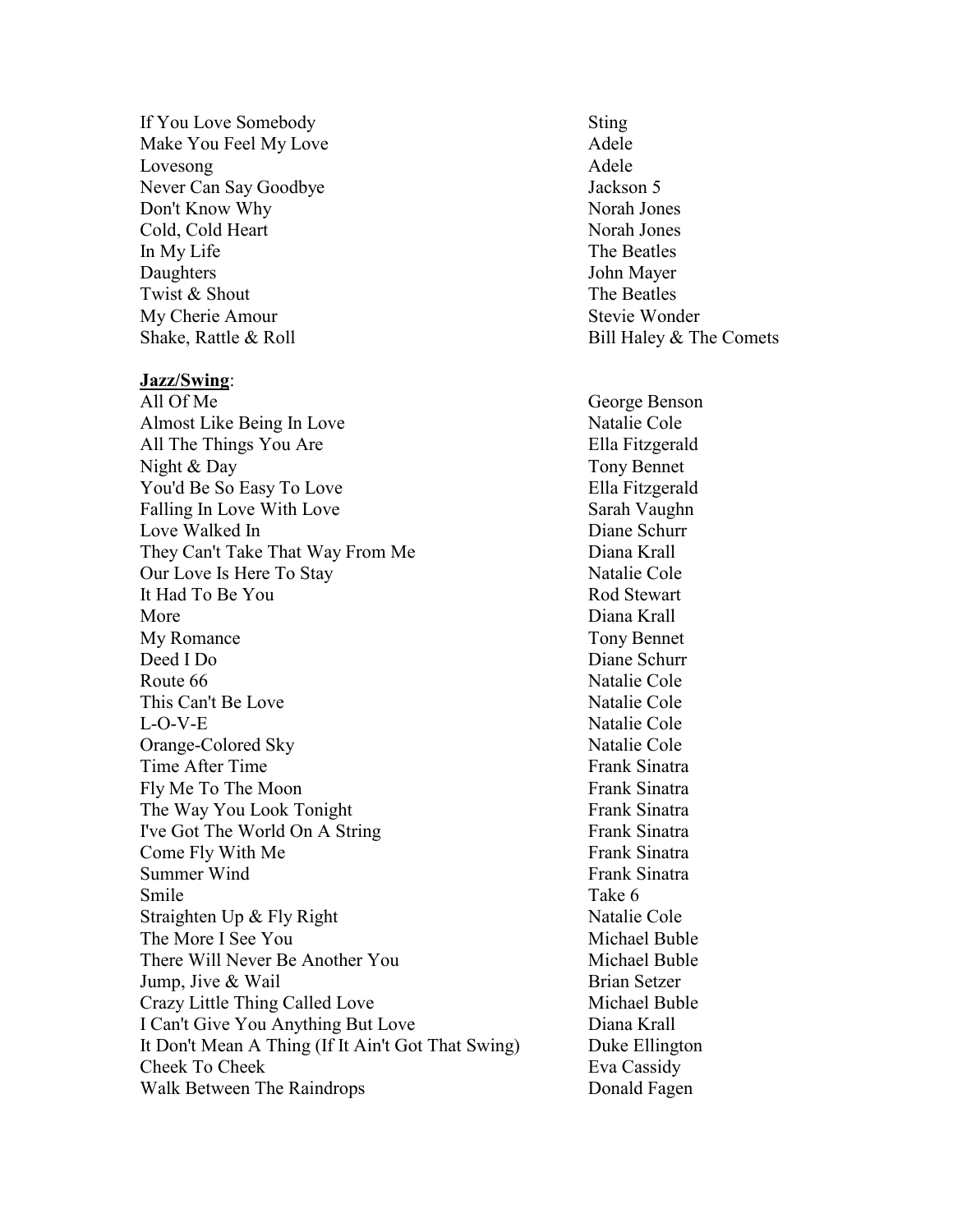Lullaby Of Birdland Mel Torme God Bless The Child Billie Holiday The Frim Fram Sauce **Diana Krall** Someday My Prince Will Come Miles Davis

#### **Ceremony/Worship**:

Pachelbel Canon in D major Johann Pachelbel (track) Air On The G String Bach (track) Bridal Chorus **Richard Wagner** Richard Wagner Wedding March Mendelssohn Sonata in C major Mozart (track) How Beautiful Twila Paris Be Thou My Vision The Martins Fairest Lord Jesus Hymn Jesus Paid It All Hymn (violin w/ track) Amazing Grace Hymn When I Survey The Wondrous Cross Selah Leaning On The Everlasting Arms The Martins All I Need Is You Dan Adler Blessings Laura Story (guitar w/ track) He Knows My Name Tommy Walker (guitar w/ track) How Great Is Our God Chris Tomlin Word Of God Speak Mercy Me (guitar w/ track)

#### **Instrumental**:

Affirmation George Benson All Blues Miles Davis All The Things You Are Joe Pass Autumn Leaves Contract Contract Contract Contract Contract Contract Contract Contract Contract Contract Contract Contract Contract Contract Contract Contract Contract Contract Contract Contract Contract Contract Contract C Because OF Who You Are Martha Munizzi Better Days Ahead Pat Metheny Black Ice Jeff Lorber Blackbird The Beatles Bluesette Toots Thielman Breezin' George Benson C Jam Blues Duke Ellington Crossroads Eric Clapton D Natural Blues Wes Montgomery Daphne Stephane Grappelli The Days Of Wine & Roses Pat Martino Duke Ellington Medley (Satin/Do Nothing/Don't Get Around) Med Swing Europa Carlos Santana Georgia Ray Charles Giant Steps John Coltrane Green Dolphin Street Miles Davis

In Christ Alone/Give Me Jesus Stuart Townend/Fannie Crosby (w/ track)